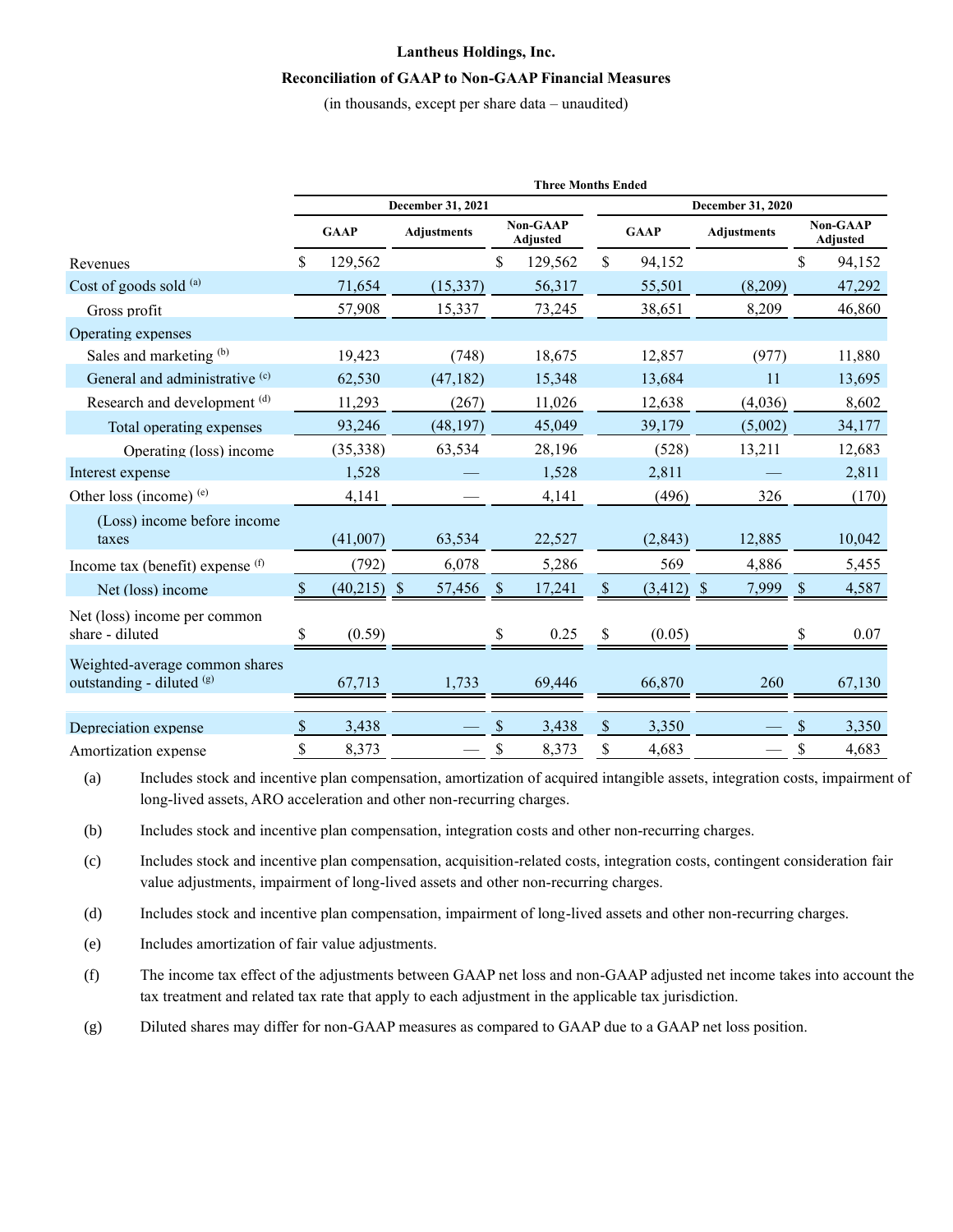#### **Lantheus Holdings, Inc.**

### **Reconciliation of GAAP to Non-GAAP Financial Measures (Continued)**

(in thousands, except per share data – unaudited)

|                                                             | <b>Year Ended</b> |               |                    |               |                                    |                    |                   |                      |                                    |          |  |  |  |
|-------------------------------------------------------------|-------------------|---------------|--------------------|---------------|------------------------------------|--------------------|-------------------|----------------------|------------------------------------|----------|--|--|--|
|                                                             |                   |               | December 31, 2021  |               |                                    |                    | December 31, 2020 |                      |                                    |          |  |  |  |
|                                                             | <b>GAAP</b>       |               | <b>Adjustments</b> |               | <b>Non-GAAP</b><br><b>Adjusted</b> |                    | <b>GAAP</b>       | <b>Adjustments</b>   | <b>Non-GAAP</b><br><b>Adjusted</b> |          |  |  |  |
| Revenues                                                    | S                 | 425,208       |                    | \$            | 425,208                            | $\mathbb{S}$       | 339,410           |                      | \$                                 | 339,410  |  |  |  |
| Cost of goods sold (a)                                      |                   | 237,513       | (36, 428)          |               | 201,085                            |                    | 200,649           | (24,026)             |                                    | 176,623  |  |  |  |
| Gross profit                                                |                   | 187,695       | 36,428             |               | 224,123                            |                    | 138,761           | 24,026               |                                    | 162,787  |  |  |  |
| Operating expenses                                          |                   |               |                    |               |                                    |                    |                   |                      |                                    |          |  |  |  |
| Sales and marketing (b)                                     |                   | 68,422        | (2,898)            |               | 65,524                             |                    | 40,901            | (2, 437)             |                                    | 38,464   |  |  |  |
| General and administrative <sup>(c)</sup>                   |                   | 150,395       | (92, 555)          |               | 57,840                             |                    | 69,270            | (21,077)             |                                    | 48,193   |  |  |  |
| Research and development (d)                                |                   | 44,966        | (2,000)            |               | 42,966                             |                    | 32,788            | (5,621)              |                                    | 27,167   |  |  |  |
| Total operating expenses                                    |                   | 263,783       | (97, 453)          |               | 166,330                            |                    | 142,959           | (29, 135)            |                                    | 113,824  |  |  |  |
| Gain on sale of assets                                      |                   | 15,263        | (15,263)           |               |                                    |                    |                   |                      |                                    |          |  |  |  |
| Operating (loss) income                                     |                   | (60, 825)     | 118,618            |               | 57,793                             |                    | (4,198)           | 53,161               |                                    | 48,963   |  |  |  |
| Interest expense                                            |                   | 7,752         |                    |               | 7,752                              |                    | 9,479             |                      |                                    | 9,479    |  |  |  |
| Gain on extinguishment of debt                              |                   | (889)         | 889                |               |                                    |                    |                   |                      |                                    |          |  |  |  |
| Other loss (income) (e)                                     |                   | 7,350         | 307                |               | 7,657                              |                    | (2,198)           | 711                  |                                    | (1, 487) |  |  |  |
| (Loss) income before income                                 |                   | (75,038)      | 117,422            |               | 42,384                             |                    | (11, 479)         | 52,450               |                                    | 40,971   |  |  |  |
| Income tax (benefit) expense $(f)$                          |                   | (3,759)       | 12,138             |               | 8,379                              |                    | 1,994             | 13,152               |                                    | 15,146   |  |  |  |
| Net (loss) income                                           | $\mathbb{S}$      | $(71,279)$ \$ | 105,284            | $\mathcal{S}$ | 34,005                             | \$                 | (13, 473)         | 39,298<br>$\sqrt{3}$ | $\sqrt{3}$                         | 25,825   |  |  |  |
| Net (loss) income per common<br>share - diluted             | \$                | (1.06)        |                    | \$            | 0.49                               | \$                 | (0.25)            |                      | \$                                 | 0.47     |  |  |  |
| Weighted-average common<br>shares outstanding - diluted (g) |                   | 67,486        | 1,477              |               | 68,963                             |                    | 54,134            | 337                  |                                    | 54,471   |  |  |  |
| Depreciation expense                                        | \$                | 13,224        |                    | $\mathbf S$   | 13,224                             | $\mathbf{\hat{S}}$ | 12,481            |                      | $\mathbf S$                        | 12,481   |  |  |  |
| Amortization expense                                        | \$                | 27,506        |                    | \$            | 27,506                             | \$                 | 10,770            |                      | \$                                 | 10,770   |  |  |  |

(a) Includes stock and incentive plan compensation, amortization of acquired intangible assets, integration costs including a contract termination, impairment of long-lived assets, ARO acceleration and other non-recurring charges.

(b) Includes stock and incentive plan compensation, integration costs and other non-recurring charges.

(c) Includes stock and incentive plan compensation, acquisition-related costs, integration costs, contingent consideration fair value adjustments, impairment of long-lived assets and other non-recurring charges.

(d) Includes stock and incentive plan compensation, impairment of long-lived assets and other non-recurring charges.

(e) Includes amortization of fair value adjustments.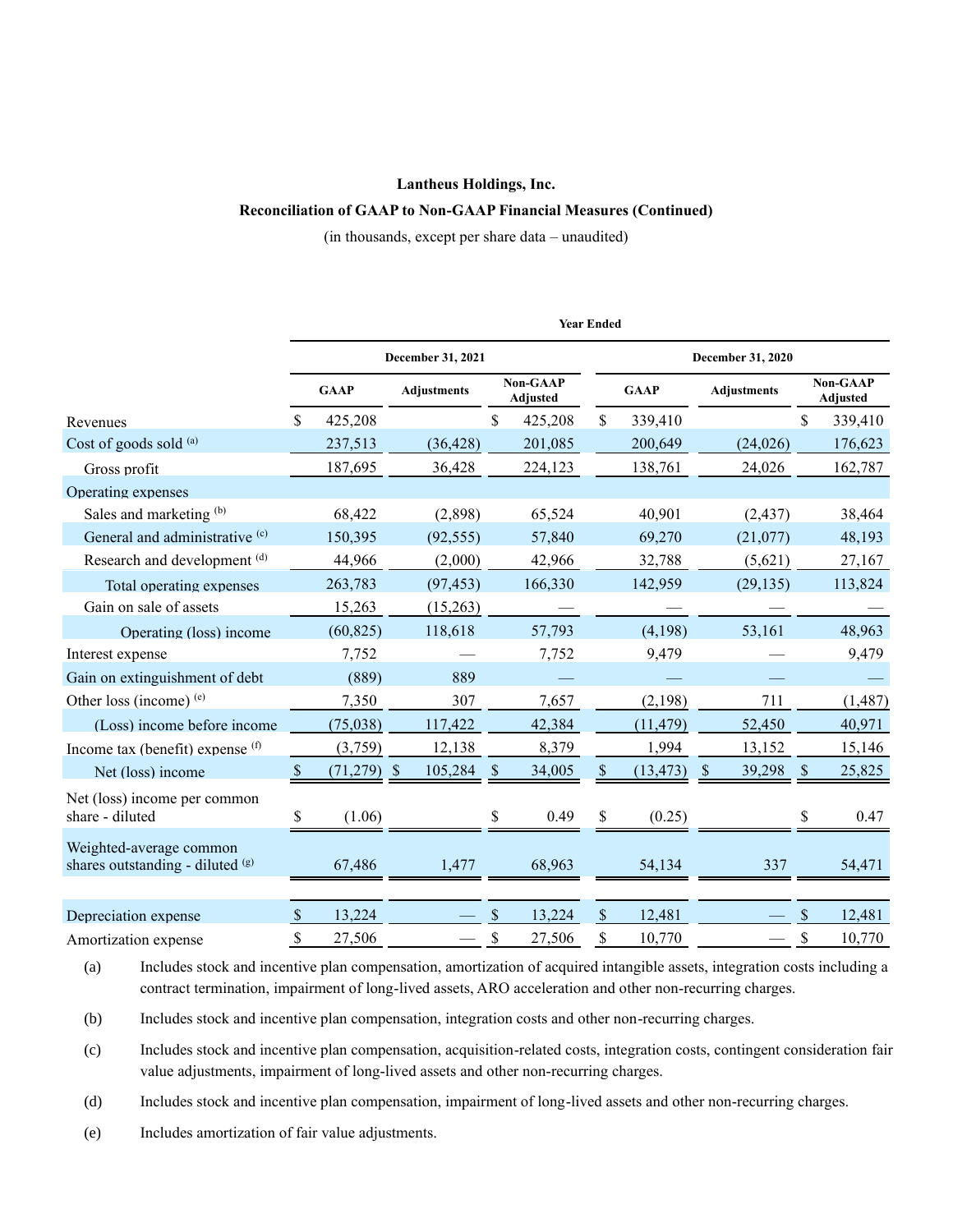- (f) The income tax effect of the adjustments between GAAP net loss and non-GAAP adjusted net income takes into account the tax treatment and related tax rate that apply to each adjustment in the applicable tax jurisdiction.
- (g) Diluted shares may differ for non-GAAP measures as compared to GAAP due to a GAAP net loss position.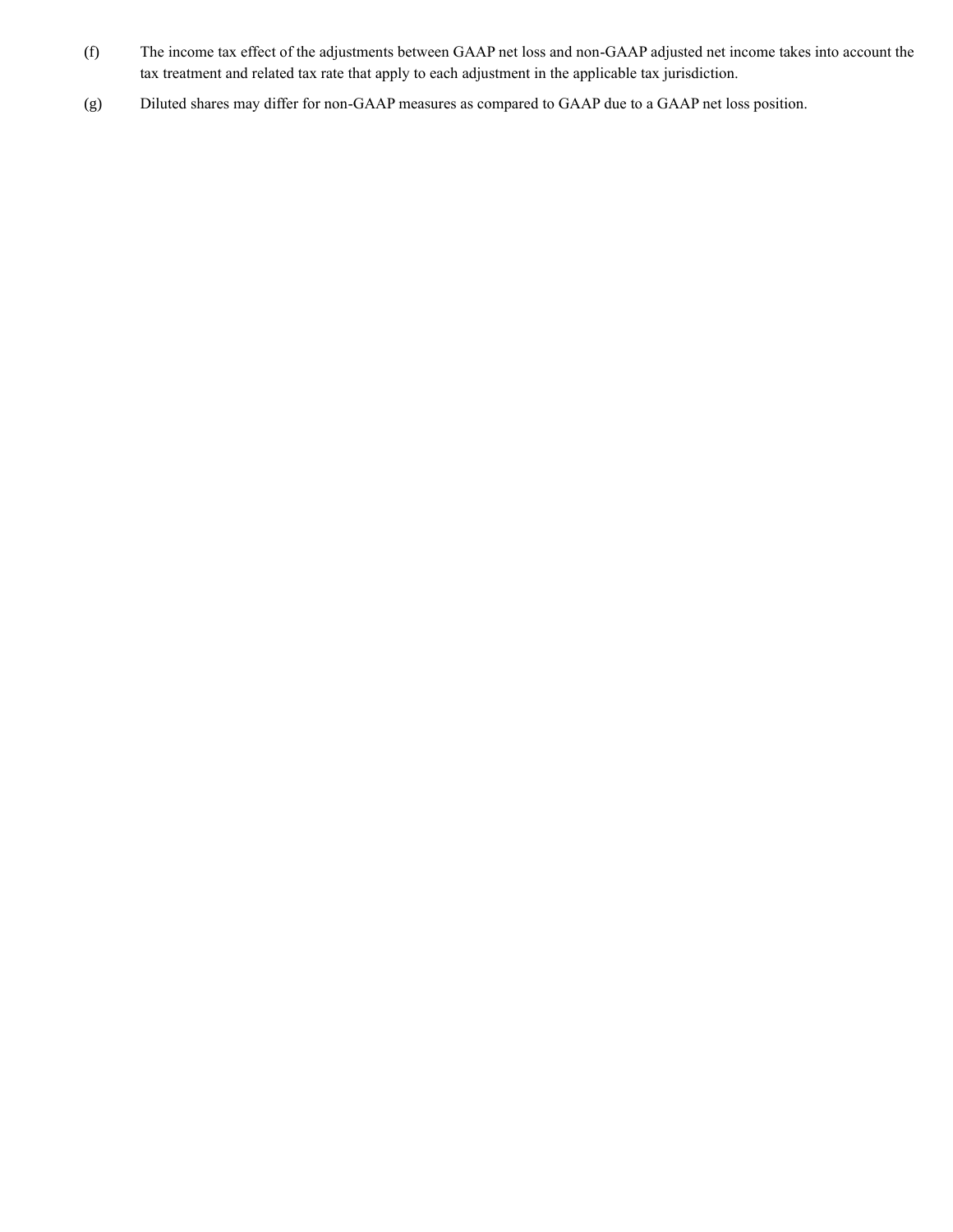## **Lantheus Holdings, Inc.**

## **Reconciliation of GAAP to Non-GAAP Financial Measures**

(in thousands, except per share data – unaudited)

|                                                             | <b>Three Months Ended</b> |             |                    |                       |                           |                             |                             |                        |                                 |                                    |                          |                                 |   |                             |
|-------------------------------------------------------------|---------------------------|-------------|--------------------|-----------------------|---------------------------|-----------------------------|-----------------------------|------------------------|---------------------------------|------------------------------------|--------------------------|---------------------------------|---|-----------------------------|
|                                                             | March 31, 2021            |             |                    |                       | June 30, 2021             |                             |                             | September 30, 2021     | December 31, 2021               |                                    |                          |                                 |   |                             |
|                                                             |                           | <b>GAAP</b> | <b>Adjustments</b> | Non-GAAP<br>Adjusted  | <b>GAAP</b>               | Adjustments                 | Non-GAAP<br><b>Adjusted</b> | <b>GAAP</b>            | <b>Adjustments</b>              | Non-GAAP<br><b>Adjusted</b>        | <b>GAAP</b>              | Adjustments                     |   | <b>Non-GAAP</b><br>Adjusted |
| Revenues                                                    |                           | 92,509      |                    | 92,509<br>\$          | $\mathbb{S}$<br>101,064   |                             | \$101,064                   | \$102,073              |                                 | \$102,073                          | $\mathbb{S}$<br>129,562  |                                 |   | \$129,562                   |
| Cost of goods sold (a)                                      |                           | 51,479      | (5, 462)           | 46,017                | 54,976                    | (7,111)                     | 47,865                      | 59,404                 | (8,518)                         | 50,886                             | 71,654                   | (15,337)                        |   | 56,317                      |
| Gross profit                                                |                           | 41,030      | 5,462              | 46,492                | 46,088                    | 7,111                       | 53,199                      | 42,669                 | 8,518                           | 51,187                             | 57,908                   | 15,337                          |   | 73,245                      |
| Operating expenses                                          |                           |             |                    |                       |                           |                             |                             |                        |                                 |                                    |                          |                                 |   |                             |
| Sales and marketing (b)                                     |                           | 14,173      | (642)              | 13,531                | 17,631                    | (825)                       | 16,806                      | 17,195                 | (683)                           | 16,512                             | 19,423                   | (748)                           |   | 18,675                      |
| General and administrative (c)                              |                           | 16,138      | (2, 135)           | 14,003                | 43,177                    | (28, 640)                   | 14,537                      | 28,550                 | (14, 598)                       | 13,952                             | 62,530                   | (47, 182)                       |   | 15,348                      |
| Research and development (d)                                |                           | 10,360      | (425)              | 9,935                 | 12,061                    | (599)                       | 11,462                      | 11,252                 | (709)                           | 10,543                             | 11,293                   | (267)                           |   | 11,026                      |
| Total operating expenses                                    |                           | 40,671      | (3,202)            | 37,469                | 72,869                    | (30,064)                    | 42,805                      | 56,997                 | (15,990)                        | 41,007                             | 93,246                   | (48, 197)                       |   | 45,049                      |
| Gain on sale of assets                                      |                           | 15,263      | (15,263)           |                       |                           |                             |                             |                        |                                 |                                    |                          |                                 |   |                             |
| Operating income (loss)                                     |                           | 15,622      | (6, 599)           | 9,023                 | (26,781)                  | 37,175                      | 10,394                      | (14,328)               | 24,508                          | 10,180                             | (35,338)                 | 63,534                          |   | 28,196                      |
| Interest expense                                            |                           | 2,718       | $\hspace{0.05cm}$  | 2,718                 | 1,937                     |                             | 1,937                       | 1,569                  |                                 | 1,569                              | 1,528                    | $\overbrace{\qquad \qquad }^{}$ |   | 1,528                       |
| Gain on extinguishment of debt                              |                           | (889)       | 889                |                       |                           |                             |                             |                        |                                 |                                    |                          |                                 |   |                             |
| Other income (e)                                            |                           | (549)       | 307                | (242)                 | (182)                     |                             | (182)                       | 3,940                  |                                 | 3,940                              | 4,141                    |                                 |   | 4,141                       |
| Income (loss) before income<br>taxes                        |                           | 14,342      | (7, 795)           | 6,547                 | (28, 536)                 | 37,175                      | 8,639                       | (19, 837)              | 24,508                          | 4,671                              | (41,007)                 | 63,534                          |   | 22,527                      |
| Income tax expense (benefit) $(f)$                          |                           | 5,334       | (2,083)            | 3,251                 | (1, 879)                  | 2,731                       | 852                         | (6, 422)               | 5,412                           | (1,010)                            | (792)                    | 6,078                           |   | 5,286                       |
| Net income (loss)                                           |                           | 9,008       | (5,712)<br>- \$    | 3,296<br>-S           | <sup>S</sup><br>(26, 657) | 34,444<br>- S               | 7,787<br>-8                 | $$(13, 415)$ \\$       | 19,096                          | 5,681                              | (40,215)<br><sup>S</sup> | 57,456<br><sup>8</sup>          |   | 17,241                      |
| Net income (loss) per common<br>share - diluted             | \$                        | 0.13        |                    | \$<br>$0.05 \quad$ \$ | (0.39)                    |                             | $0.11 \,$ \$<br><b>S</b>    | (0.20)                 |                                 | \$<br>$0.08-$                      | (0.59)                   |                                 |   | 0.25                        |
| Weighted-average common<br>shares outstanding - diluted (g) |                           | 67,714      |                    | 67,714                | 67,505                    | 1,200                       | 68,705                      | 67,623                 | 1,614                           | 69,237                             | 67,713                   | 1,733                           |   | 69,446                      |
|                                                             |                           |             |                    |                       |                           |                             |                             |                        |                                 |                                    |                          |                                 |   |                             |
| Depreciation expense                                        |                           | 3,046       |                    | 3,046                 | $\mathcal{S}$<br>3,163    |                             | 3,163<br><sup>\$</sup>      | $\mathbb{S}$<br>3,577  |                                 | <sup>\$</sup><br>3,577             | $\mathcal{S}$<br>3,438   |                                 |   | 3,438                       |
| Amortization expense                                        | S                         | 4,685       |                    | -\$<br>4,685 \$       | 6,074                     | $\overbrace{\hspace{15em}}$ | 6,074<br>-S                 | $\mathcal{S}$<br>8,374 | $\hspace{0.1mm}-\hspace{0.1mm}$ | $\boldsymbol{\mathsf{S}}$<br>8,374 | 8,373<br>-S              | $\hspace{0.1mm}-\hspace{0.1mm}$ | S | 8,373                       |

(a) Includes stock and incentive plan compensation, amortization of acquired intangible assets, integration costs, impairment of long-lived assets, ARO acceleration and other nonrecurring charges.

(b) Includes stock and incentive plan compensation, integration costs and other non-recurring charges.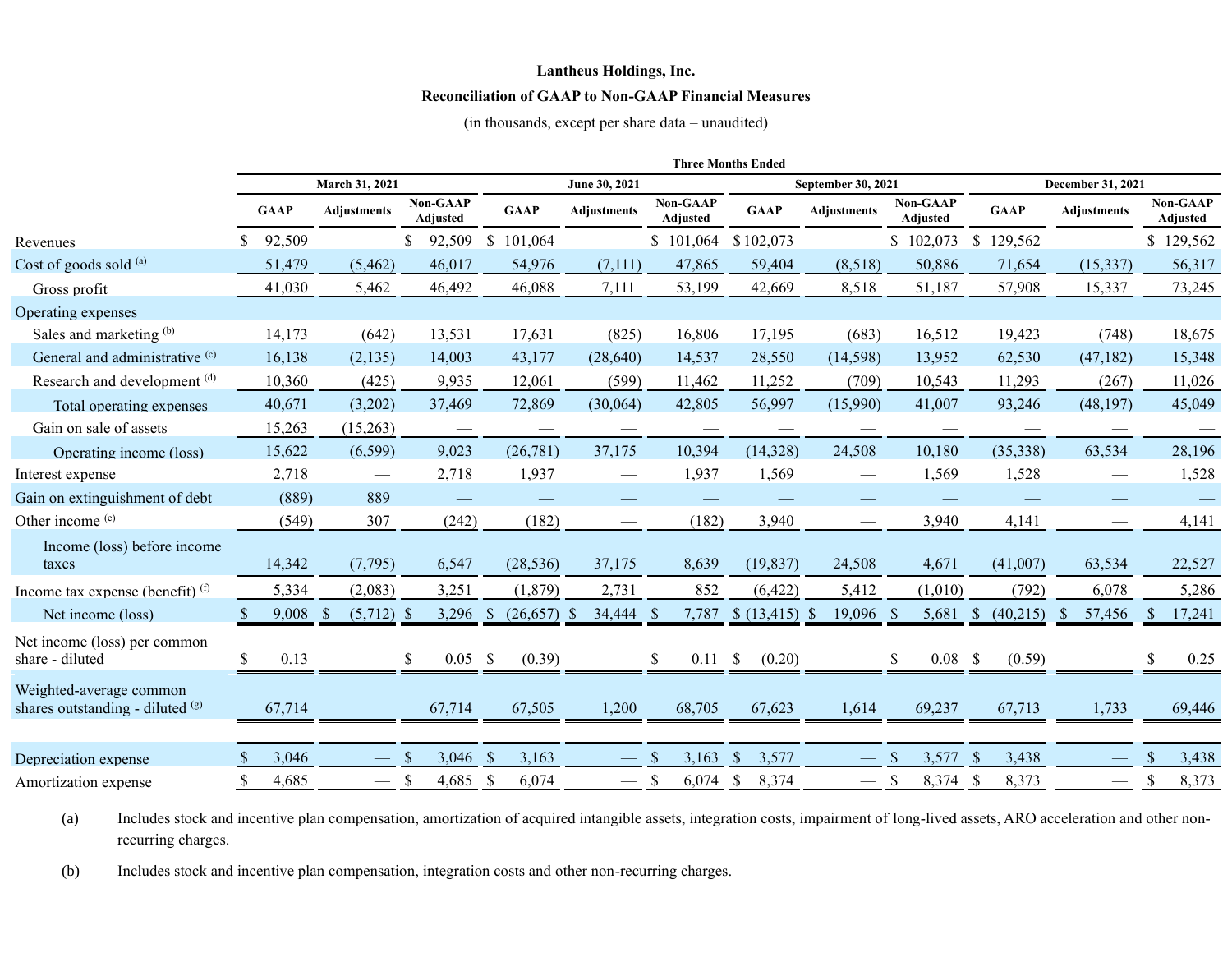- (c) Includes stock and incentive plan compensation, acquisition-related costs, integration costs, contingent consideration fair value adjustments, impairment of long-lived assets and other non-recurring charges.
- (d) Includes stock and incentive plan compensation.
- (e) Includes amortization of fair value adjustments.
- (f) The income tax effect of the adjustments between GAAP net income (loss) and non-GAAP adjusted net income takes into account the tax treatment and related tax rate that apply to each adjustment in the applicable tax jurisdiction.
- (g) Diluted shares may differ for non-GAAP measures as compared to GAAP due to a GAAP net loss position.